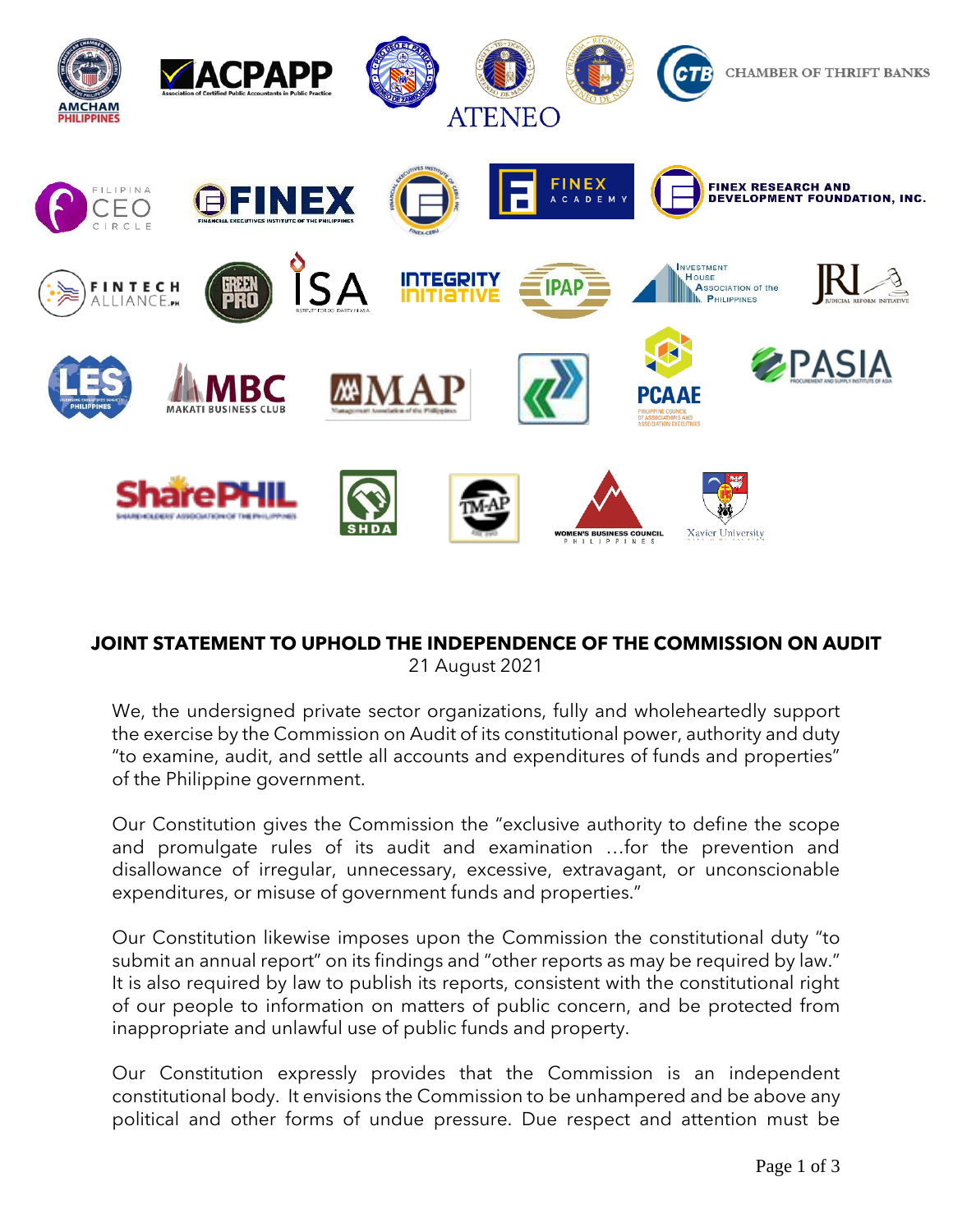accorded to the Commission's exercise of its powers and discharge of its duties under the Constitution.

Such is the constitutional nature of the Commission, with the power and mandatory duty to serve as a robust check-and-balance on the power to disburse and use public funds and properties, ensure that effective controls are in place to protect government financial assets and properties, improve effectiveness and efficiency, and be a vital instrument against corruption and misuse of public funds and properties.

It is our solemn duty as a people to uphold at all times the independence of our Constitutional Commissions. Upholding their constitutional mandates goes beyond compliance with the law; it is an affirmation of the moral duty and social conscience that we owe to our people. Our Constitution, which every public official has sworn to uphold under pain of penalty, demands no less.

In these crisis times, we should be unwavering in supporting our government agencies tasked to protect our country from graft and corruption, which will aggravate the current pandemic-driven situation of widespread hunger, unemployment, uncertainty and undue hardship and suffering of our people.

AMERICAN CHAMBER OF COMMERCE OF THE PHILIPPINES, INC. (AMCHAM) ASSOCIATION OF CERTIFIED PUBLIC ACCOUNTANTS IN PUBLIC PRACTICE (ACPAPP) ATENEO DE MANILA UNIVERSITY ATENEO DE NAGA UNIVERSITY ATENEO DE ZAMBOANA UNIVERSITY CHAMBER OF THRIFT BANKS FILIPINA CEO CIRCLE FINANCIAL EXECUTIVES INSTITUTE OF THE PHILIPPINES (FINEX) FINANCIAL EXECUTIVES INSTITUTE OF CEBU INC. (FINEX CEBU) FINEX ACADEMY INC. FINEX RESEARCH AND DEVELOPMENT FOUNDATION, INC. FINTECH ALLIANCE PH GUILD OF REAL ESTATE ENTREPRENEURS AND PROFESSIONALS INC. (GREENPRO) INSTITUTE OF SOLIDARITY IN ASIA INC. (ISA) INTEGRITY INITIATIVE INTELLECTUAL PROPERTY ASSOCIATION OF THE PHILIPPIINES (IPAP) INVESTMENT HOUSE ASSOCIATION OF THE PHILIPPINES (IHAP) JUDICIAL REFORM INITIATIVE (JRI) LICENSING EXECUTIVES SOCIETY PHILIPPINES (LESP) MAKATI BUSINESS CLUB (MBC) MANAGEMENT ASSOCIATION OF THE PHILIPPINES (MAP) PHILIPPINE INSTITUTE OF CERTIFIED PUBLIC ACCOUNTANTS (PICPA)